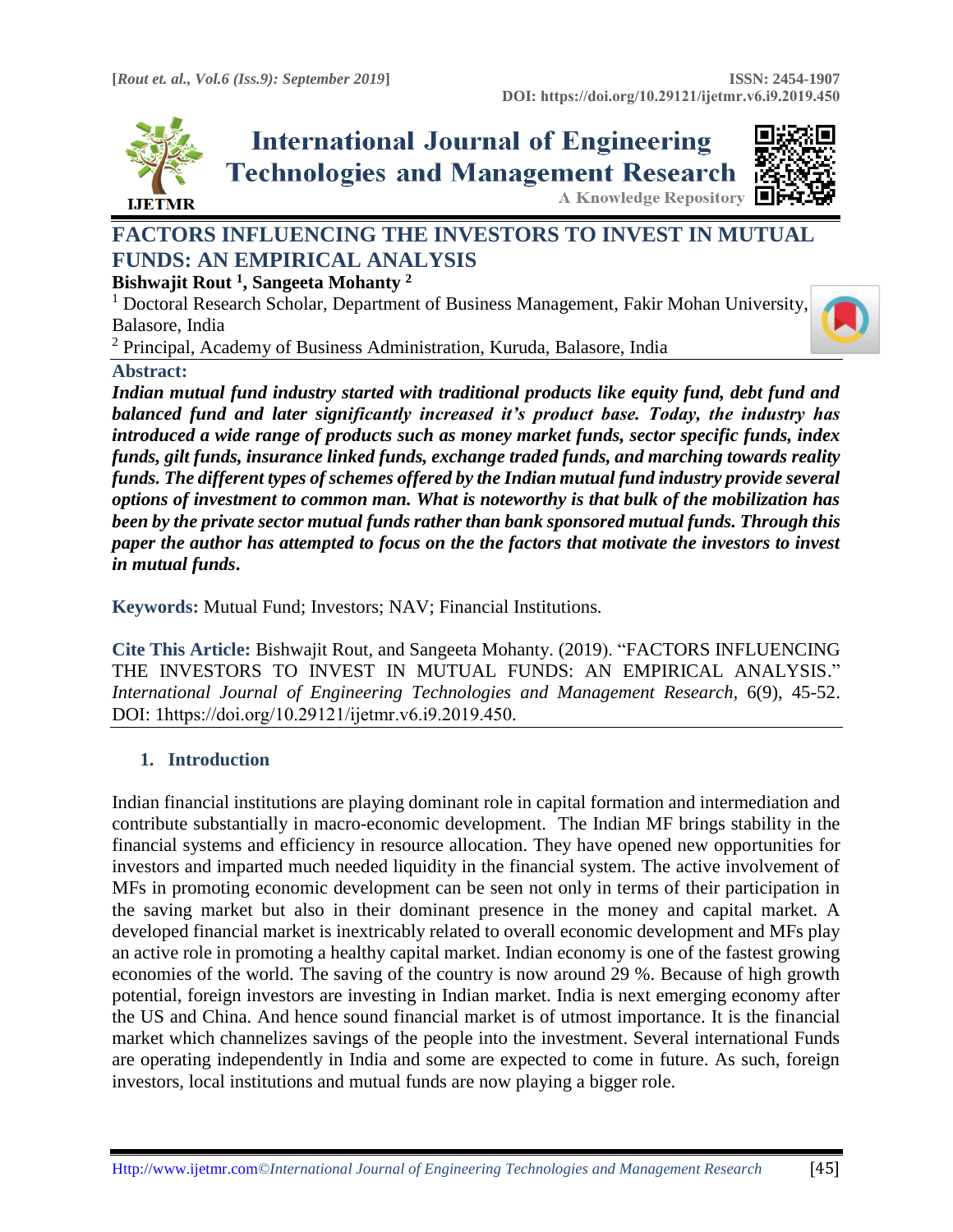The mutual funds route has unique characteristics that make it significant to investors. Small investors face a lot of problems in stock markets due to limited resources, lack of professional advice, lack of information etc. Mutual funds come with a much needed help for these investors. It is a specialized type of institutional advice or investment vehicle through which investors pool their savings that are to be invested under the guidance of a team of experts. While ensuring the safety and steady returns on investment they form an important part of the capital market, providing the benefits of diversified portfolio and expert management to a large number of small investors. With this concept, the author has tried to explore the factors that motivate them to invest in mutual funds.

# **1.1. Mutual fund Industry in India**

The Unit Trust of India Act, laid down the foundation of Mutual Funds Industry. UTI was set up in 1963 as a statutory body. It launched US-64 as it first open ended scheme in 1964. The options available are to invest the money in stock market. But a common investor is not well informed and competent enough to understand the complexities involved in the price movement of securities in the financial market. The following table indicates the growth of net assets of Mutual Funds over the years in India.

| <b>Year Ended 31st March</b> | <b>Asset Under Management</b> |
|------------------------------|-------------------------------|
|                              | (Rs. In Crores)               |
| 1965                         | 25                            |
| 1987                         | 4,564                         |
| 1993                         | 47,733                        |
| 2003                         | 79,464                        |
| 2004                         | 139,616                       |
| 2005                         | 149,554                       |
| 2006                         | 231,862                       |
| 2007                         | 326,388                       |
| 2008                         | 505,152                       |
| 2009                         | 417,300                       |
| 2010                         | 613,979                       |
| 2011                         | 59,250                        |
| 2012                         | 587,212                       |
| 2013                         | 701,443                       |
| 2014                         | 825,240                       |
| 2015                         | 1,082,757                     |
| 2016                         | 1,439,701                     |
| 2017                         | 1,948,870                     |
| 2018                         | 2,338,082                     |

Source: - www. Amfiindia.com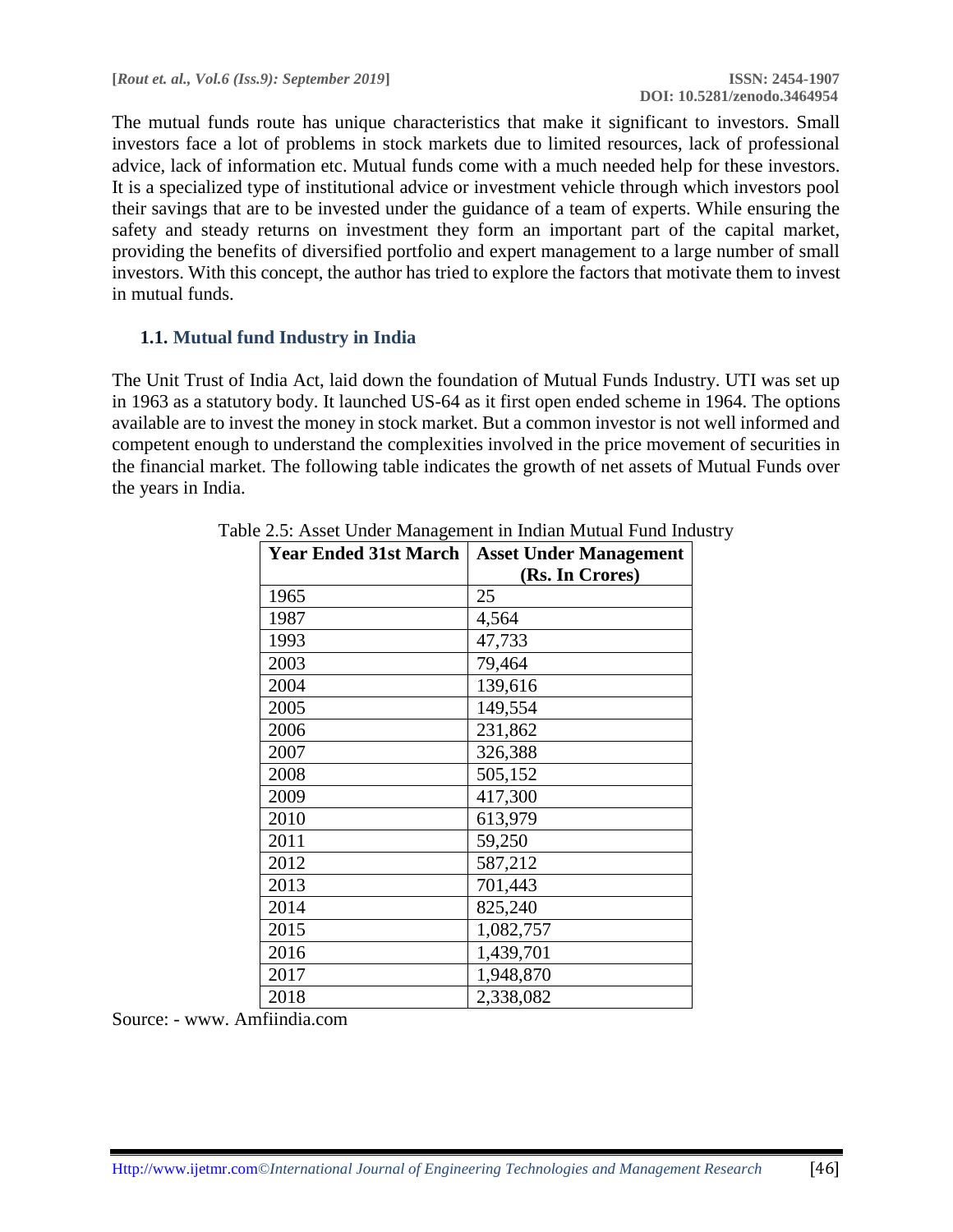

Figure 2.7: Asset Under Management in Indian Mutual Fund Industry (1965-2018)

Indian MF industry witnessed an impressive growth till the year 2007-08 and gave an impression of becoming a mature industry. However, after several year of relentless growth the industry witnessed a fall in the net assets in the year 2008-09 and subsequently in the year 2010-11, suggesting its vulnerability to local financial market and global economic crisis. During 2014-15 it has recorded a tremendous growth of 31.20%. And it is expected that this growth will continue in coming years, which will help the Indian economy to grow further.

# **1.2. Objectives of the Study**

The main objective of the study is to explore the factors motivating the investors to invest in Mutual funds.

# **2. Reviews of Literatures**

**Shefrin, H., & Statman, M. (2000)** attempted to examine the investment pattern and awareness among the Indian Investors about different investment instruments available in Indian financial market. The research found the age; education, occupation and income level of an individual impact his investment decision. **Siddiqui, S., Shuchita, S.** (2009) attempted to examine investment pattern of the investors and identified that the investors' preferences on securities revealed that most of them liked to invest in debt instruments owing to their assured and risk free return. The majority of the investors were interested to invest in growth schemes to take reinvestment benefit rather than the regular dividend. **Lakshmana Rao (2011)** discussed the growing importance of mutual fund investment in India, when compared with other financial instruments. Mutual fund is the means to contribute significantly to the capital market. In other words, mutual funds are considered as channels for mobilizing the funds of the small investors. Jani & Jain (2013) examined the impact of various demographic factors like age, gender, education, income etc. on the buying behavioural pattern of both Investors. The investment decision of rural and urban investors is influenced by age gender, occupation; educational qualification, income etc. **Shabgon & Mousavi (2016)** attempted to comprehend how emotions and cognitive errors impact individual investors' behaviours. This study revealed that behavioural finance research the consequences of social, cognitive, and emotional factors on the economic assessments of individuals and the outcomes for benefit and the resource allocation.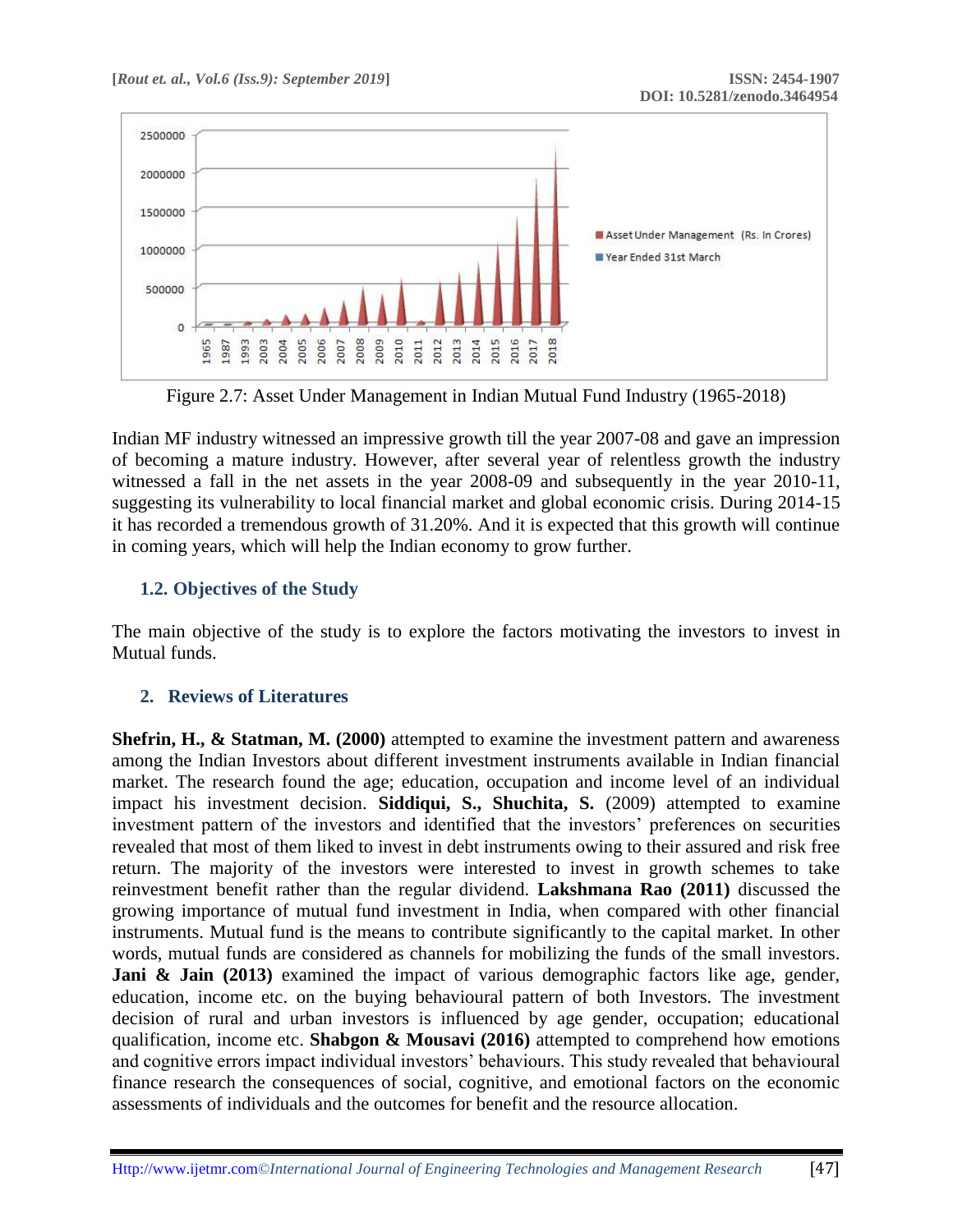### **3. Research Methodology**

The responses were collected from 100 investors spread over the districts Balasore, Cuttack and Bhubaneswar of Odisha through internet. The investors were requested to give their views on 17 fund related questions set in a 5-point scale ranging from- 1 to 5 where  $5 =$  strongly Disagree; 4-Disagree; 3- Neither agree nor disagree; 2- Agree; 1- Strongly Agree. Only seventeen fund related variables are included in the questionnaire. The variables in the questionnaire were set by reviewing different literatures and by sending in formal questionnaire to the investors through mail. The respondents were first approached and then the data were collected through mail. All total 150 respondents were contacted, but in many cases, the respondents did not agree to furnish the information about their investment pattern and resulted non response cases in the research. However, the researcher succeeded to collect the information successfully from 100 investors only.

#### **4. Factor Analysis**

Factor Analysis is a general name denoting a class of procedures used for data reduction and summarizing and analyzing the facts thereof. The purpose of the study is to identify the underlying dimensions or factors that explain the correlations among the set of variables that define the investment pattern of fund managers in mutual fund. The researcher has made an attempt to identify the factors by using the multivariate statistical Technique-Factor analysis by using SPSS to test the said objective.

The following fund related variables are included in factor analysis.

- 1) Brand name
- 2) NAV of MF
- 3) Quality of Service
- 4) Type of fund
- 5) Fund size
- 6) Schemes portfolio
- 7) Reputation of fund manager
- 8) Past performance of the fund
- 9) Liquidity factors of the mutual fund
- 10)Current market conditions
- 11) Dividend history
- 12)Rating by rating agency
- 13)Redemption facilities
- 14) Minimum initial investment
- 15)Regular Saving
- 16) Tax benefits
- 17) Fund strength/sustainable performance

# **5. Data Analysis**

The purpose of the study is to identify the underlying dimensions or factors that define the investment pattern of fund managers in mutual fund. The results of the factor analysis using Principal component method are given in the (table-3). Thus, factor analysis was considered to be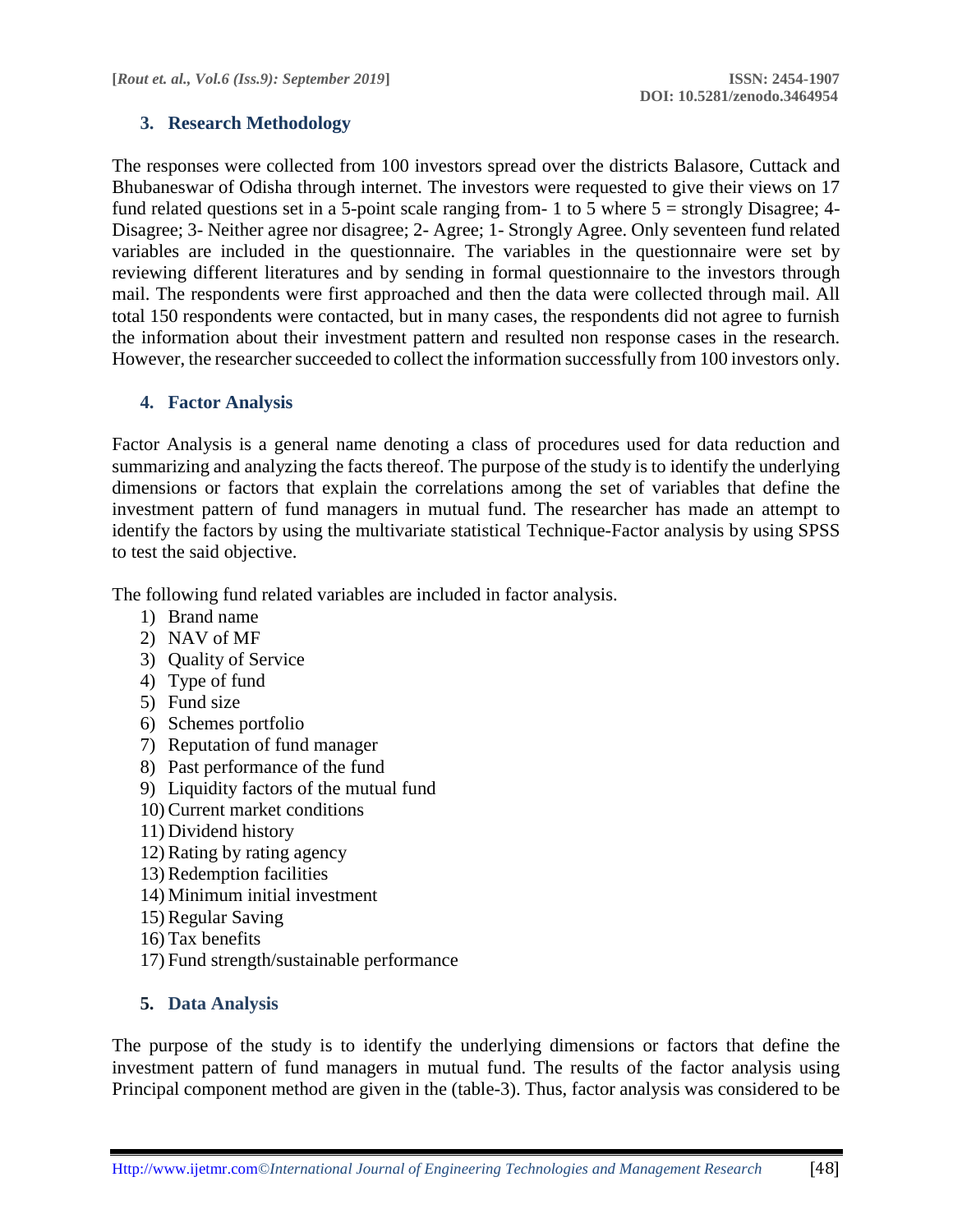an ideal technique for the co-relation matrix. The Principal Component Method was considered to be appropriate as the primary purpose is to determine the minimum number of factors that would account for the maximum variance in the data collected for the purpose of the study.

- 1) Eigen Value greater than 1, (Table-1) results in four factors being extracted from the data collected. The factors with Eigen Value, values greater than 1 were retained and other factors were not included in the analysis.
- 2) By comparing the varimax rotated factor matrix with unrotated factor matrix entitled as component matrix, rotation has provided simplicity and has enhanced interpretability. Four factors have been extracted from the rotated factor matrix. (Table-5)

The variables from X1-X17 indicate the fund related variables.

#### **KMO and Bartelett's test is used to test the significance of using factor analysis.**

| Table 1: KMO and Bartlett's Test                |                            |       |
|-------------------------------------------------|----------------------------|-------|
| Kaiser-Meyer-Olkin Measure of Sampling Adequacy |                            | 0.852 |
|                                                 |                            |       |
| <b>Bartlett's Test of Sphericity</b>            | Approx. Chi-Square 221.645 |       |
|                                                 |                            |       |
|                                                 |                            | 000   |

Kaiser-Meyer-Olkin Measure of Sampling Adequacy = 0.852 and it signifies the accuracy of factor analysis.

The first item from the output is a table of communalities (Table-**2**) which shows how much of the variance in the variables has been accounted for by the extracted factors.

| Communalities       | <b>InitialExtraction</b> |
|---------------------|--------------------------|
| X1                  | 1.000<br>.751            |
| $\rm X2$            | 1.000<br>.638            |
| X3                  | 1.000<br>.759            |
| X4                  | 1.000<br>.685            |
| X <sub>5</sub>      | 1.000<br>.731            |
| X6                  | 1.000<br>.878            |
| X7                  | 1.000<br>.685            |
| $\rm \overline{X8}$ | 1.000<br>.821            |
| X9                  | 1.000<br>.652            |
| X10                 | 1.000<br>.785            |
| X <sub>11</sub>     | 1.000<br>.721            |
| X12                 | 1.000<br>.585            |
| X13                 | 1.000<br>.721            |
| X14                 | 1.000<br>.659            |
| X15                 | 1.000<br>.798            |
| X16                 | 1.000<br>.741            |
| X17                 | .715<br>1.000            |

Table 2: Communalities

*Extraction Method: Principal Component Analysis.*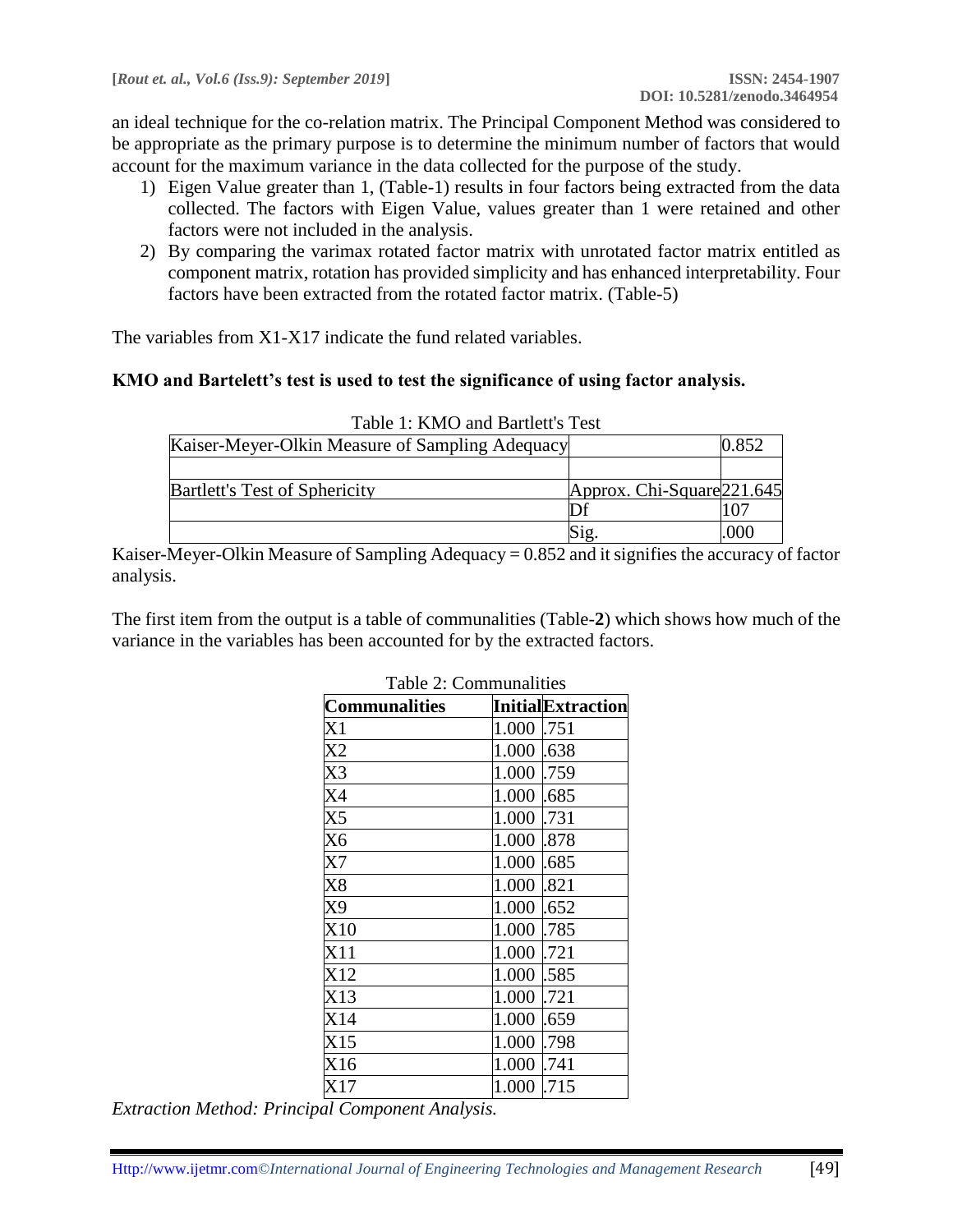#### **Principal Component Analysis**

The following table (Table-3) shows all the factors extractable from the analysis along with their Eigen values, the percent of variance attributable to each factor, and the cumulative variance of the factor and the previous factors

| <b>Initial</b>     |                 |                   | <b>Extraction</b> |                 |                   | <b>Rotation</b> |                 |                   |
|--------------------|-----------------|-------------------|-------------------|-----------------|-------------------|-----------------|-----------------|-------------------|
| <b>Eigenvalues</b> |                 |                   | Sums of           |                 |                   | Sums of         |                 |                   |
|                    |                 |                   | <b>Squared</b>    |                 |                   | <b>Squared</b>  |                 |                   |
|                    |                 |                   | <b>Loadings</b>   |                 |                   | Loadings        |                 |                   |
| <b>Total</b>       | $%$ of          | <b>Cumulative</b> | <b>Total</b>      | $%$ of          | <b>Cumulative</b> | <b>Total</b>    | $%$ of          | <b>Cumulative</b> |
|                    | <b>Variance</b> | $\frac{6}{6}$     |                   | <b>Variance</b> | $\frac{0}{0}$     |                 | <b>Variance</b> | $\frac{0}{0}$     |
| 1.931              | 20.631          | 20.631            | 1.931             | 20.631          | 20.631            | 1.833           | 21.356          | 21.356            |
| 1.896              | 18.123          | 38.754            | 1.896             | 18.123          | 38.754            | 1.768           | 17.325          | 35.581            |
| 1.413              | 14.120          | 52.874            | 1.413             | 14.120          | 52.874            | 1.659           | 13.225          | 51.806            |
| 1.229              | 12.586          | 64.460            | 1.229             | 12.586          | 64.460            | 1.223           | 11.256          | 63.602            |
| .987               | 9.331           | 73.791            |                   |                 |                   |                 |                 |                   |
| 932                | 8.250           | 81.941            |                   |                 |                   |                 |                 |                   |
| 877                | 4.211           | 86.052            |                   |                 |                   |                 |                 |                   |
| 625                | 3.120           | 89.172            |                   |                 |                   |                 |                 |                   |
| 535                | 2.863           | 92.135            |                   |                 |                   |                 |                 |                   |
| 511                | 2.532           | 94.567            |                   |                 |                   |                 |                 |                   |
| 498                | 1.445           | 96.312            |                   |                 |                   |                 |                 |                   |
| 462                | 1.032           | 98.344            |                   |                 |                   |                 |                 |                   |
| 321                | 1.09            | 99.434            |                   |                 |                   |                 |                 |                   |
| 204                | .112            | 99.846            |                   |                 |                   |                 |                 |                   |
| 102                | .002            | 99.958            |                   |                 |                   |                 |                 |                   |
| .090               | .031            | 99.989            |                   |                 |                   |                 |                 |                   |
| .072               | .020            | 100               |                   |                 |                   |                 |                 |                   |

Table 3: Total Variance Explained

*Total Variance Explained Extraction Method: Principal Component Analysis*

It is noticed from above table that the first factor accounts for 20.631% of the variance, the second 18.123% and so on.

|    | <b>Component</b> |               |               |         |                           |         |      |                              |
|----|------------------|---------------|---------------|---------|---------------------------|---------|------|------------------------------|
|    |                  |               |               |         |                           |         |      | .579                         |
| X1 | .865             | .786          | .62           | 526     | 6.802E-02 .562            |         | 349  | .245                         |
| X2 | .906             | $-.243$       | .843          | .659    | 7.226E-02 .743            |         | .309 | .239                         |
| X3 | -9.531E-02.222   |               | $-.132$       | .562    | .349                      | $-.132$ | .562 | .549                         |
| X4 | $-.336$          | .786          | .62           | 526     | $6.802E-02$ 3.213E-02.906 |         |      | $-6.046E-02$                 |
| X5 | .152             | 3.213E-02.906 |               | 538     | .865                      | .408    | .776 | .865                         |
| Х6 | .398             | .243          | .589          | $-.457$ | .906                      | .208    | .755 | .906                         |
| X7 | .843             | .659          | 7.226E-02.336 |         | -9.531E-02.579            |         |      | $-6.046E - 02 - 9.531E - 02$ |

Table 4: Component Matrix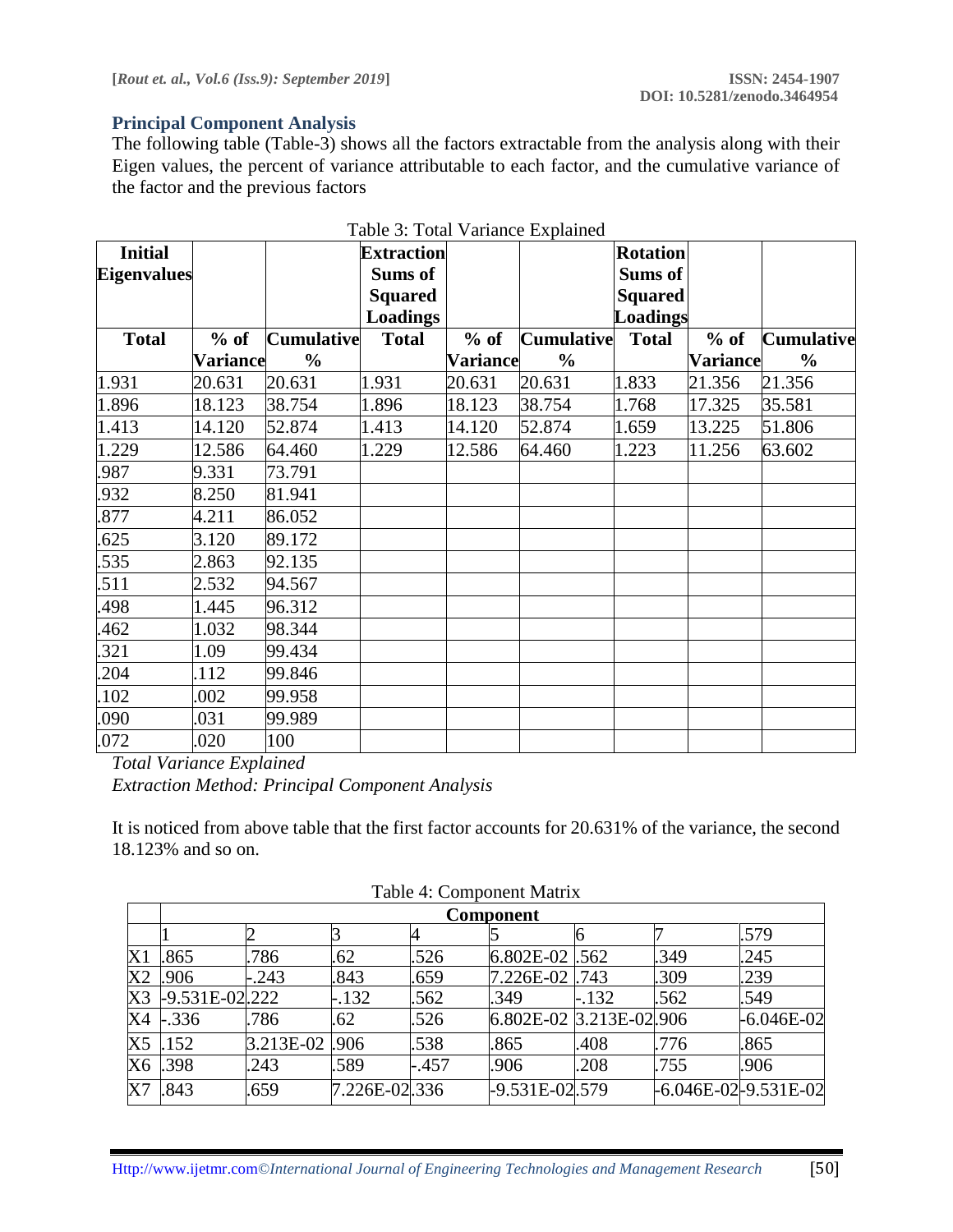|        | X8 -.457             | .743                | .349    | .152                   | $-.336$            | $-.132$       | .562      | $-.336$   |
|--------|----------------------|---------------------|---------|------------------------|--------------------|---------------|-----------|-----------|
| X9     | $-.336$              | $-.132$             | .568    | .398                   | .243               | .756          | .635      | .538      |
|        | X10-.336             | $-.132$             | .562    | .843                   | .659               | 7.226E-02.843 |           | $-.457$   |
|        | X11.579              | $-6.046E - 02.376$  |         | $-.132$                | .562               | .349          | $-.132$   | .436      |
| X12.62 |                      | .526                |         | 6.802E-023.213E-02.456 |                    | .568          | 3.213E-02 | .562      |
|        | X13.425              | 4.560E-02 .531      |         | $-.336$                | $-.132$            | .562          | $-.436$   | .345      |
|        | $X14 - 583$          | $-4.086E - 02$ .715 |         | .579                   | $-6.046E - 02.376$ |               | .579      | $-.467$   |
|        | X <sub>15</sub> .775 | -.457               | .786    | .62                    | .526               | 6.802E-02.62  |           | $-.396$   |
|        | X16.776              | $-.436$             | $-.243$ | .843                   | .659               | 7.226E-02.843 |           | $-.736$   |
|        | X17-9.531E-02-.744   |                     | .222    | $-.132$                | .562               | .349          | $-.432$   | 4.207E-02 |

*Extraction Method: Principal Component Analysis. a 6 components extracted.*

*Extraction Method: Principal Component Analysis.*

#### **Rotated Component Matrix**

The idea of rotation is to reduce the number factors on which the variables under investigation have high loadings. Rotation does not actually change anything but makes the interpretation of the analysis easier.

|                                       |                    | Component |      |      |
|---------------------------------------|--------------------|-----------|------|------|
|                                       | 1                  |           |      | 4    |
| X1                                    |                    |           |      | .879 |
| $\overline{\text{X2}}$                |                    | .731      |      |      |
| $\overline{X3}$                       | .775               |           |      |      |
| $\frac{\overline{X4}}{\overline{X5}}$ | .689               |           |      |      |
|                                       | .802               |           |      |      |
| $\overline{X6}$                       |                    | .703      |      |      |
| $\overline{X7}$                       |                    |           |      | .709 |
| $\overline{\text{X8}}$                |                    | .681      |      |      |
| X9<br>X10                             |                    |           | .611 |      |
|                                       |                    | .671      |      |      |
|                                       | X11.853<br>X12.682 |           |      |      |
|                                       |                    |           |      |      |
| X13                                   |                    |           | .788 |      |
| $\overline{X14}$                      |                    | .730      |      |      |
| $\overline{X15}$                      |                    |           | .598 |      |
| $\frac{125}{16}$                      |                    |           | .681 |      |
| $\overline{x_1}$                      |                    |           |      | .813 |

|  | Table 5: Rotated Component Matrix |  |  |  |  |
|--|-----------------------------------|--|--|--|--|
|--|-----------------------------------|--|--|--|--|

*Extraction Method: Principal Component Analysis. a 6 components extracted. Extraction Method: Principal Component Analysis*